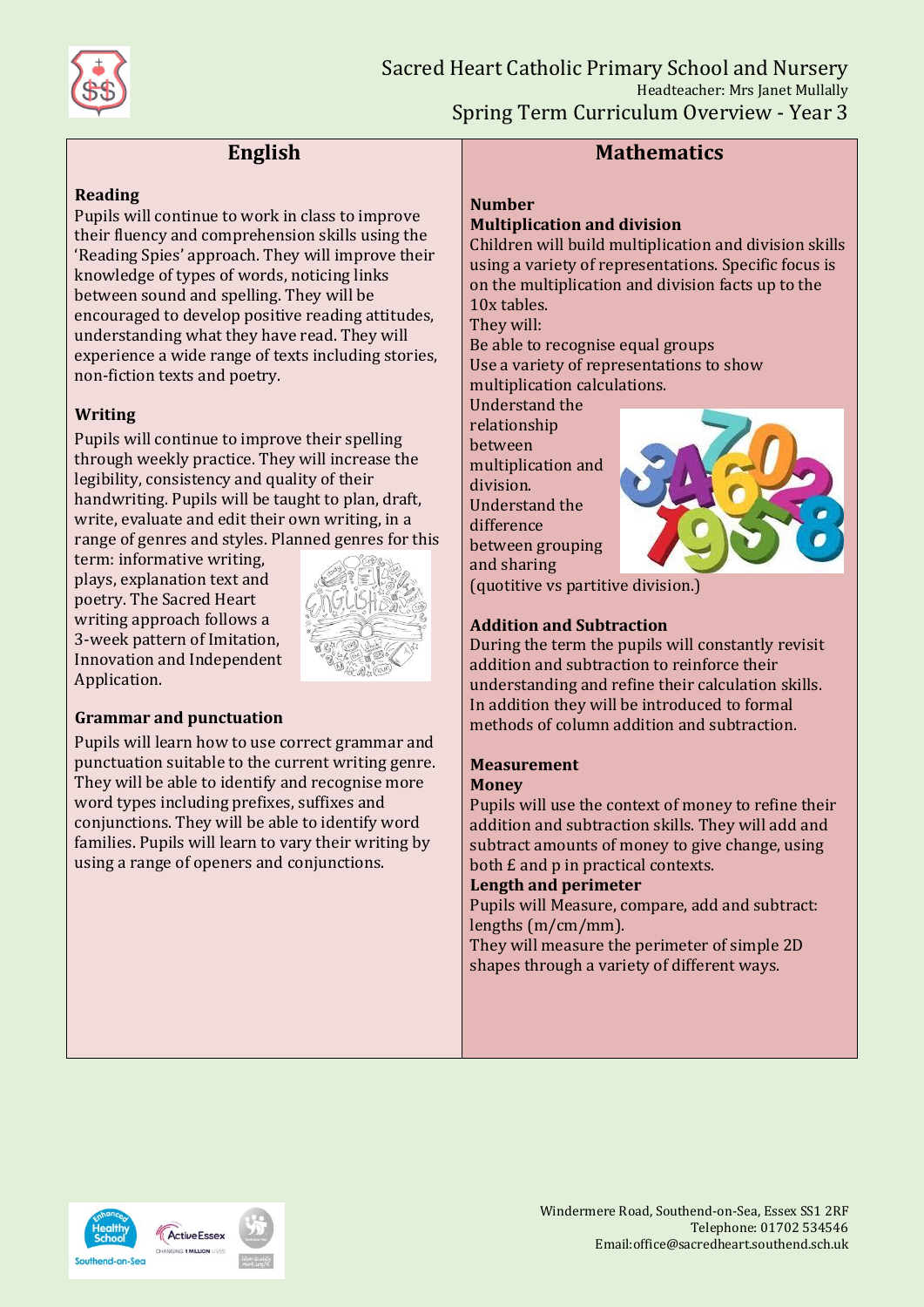

| <b>Art/Design Technology</b>                                                                                                                                                                                                                                                                                                                                                                                                                                                                                                                                                                                                                                                                                                                                                                                                                                                                        | <b>R.E.</b>                                                                                                                                                                                                                                                                                                                                                                                                                                                                                                                                                                                                                                                                                                                                                                               |
|-----------------------------------------------------------------------------------------------------------------------------------------------------------------------------------------------------------------------------------------------------------------------------------------------------------------------------------------------------------------------------------------------------------------------------------------------------------------------------------------------------------------------------------------------------------------------------------------------------------------------------------------------------------------------------------------------------------------------------------------------------------------------------------------------------------------------------------------------------------------------------------------------------|-------------------------------------------------------------------------------------------------------------------------------------------------------------------------------------------------------------------------------------------------------------------------------------------------------------------------------------------------------------------------------------------------------------------------------------------------------------------------------------------------------------------------------------------------------------------------------------------------------------------------------------------------------------------------------------------------------------------------------------------------------------------------------------------|
| Improve their techniques in drawing, painting and<br>sculpture.<br>They will plan, construct and evaluate their work.                                                                                                                                                                                                                                                                                                                                                                                                                                                                                                                                                                                                                                                                                                                                                                               | To follow the locally agreed Syllabus for RE 'Come<br>and See'<br><i>Journeys</i><br>• A journey through the year<br>• The Christian family's journey with<br>Jesus through the Church's year                                                                                                                                                                                                                                                                                                                                                                                                                                                                                                                                                                                             |
| P.E.<br><b>Indoor Athletics</b><br>Begin to explore indoor athletic events. To<br>include, sprint, relays, javelin, long jump & Speed<br>Bounce<br>Concentrate on developing good running,<br>jumping and throwing technique<br>Take part in set challenges for distance and time.<br>$\bullet$<br>Tag Rugby<br>• Learn how to successfully and consistently<br>demonstrate the four core skills of tag rugby<br>(running, catching, passing and tackling)<br>• To begin exploring modified games.<br>• To further understand attacking and defending<br>concepts when in a team.<br>Dance<br>To link with the topic - Bienvenue en France<br>$\bullet$<br>To learn some dance history<br>$\bullet$<br>To understand why many dance terms are in<br>$\bullet$<br>French<br>To remember a selection of dance words and<br>$\bullet$<br>phrases in French and use them in a number of<br>short dances | Listening and Sharing<br>• Listening and sharing with one another<br>• Listening to the Word of God and sharing in Holy<br>Communion<br>Giving All<br>• How people give themselves<br>• Lent, a time to remember Jesus' total giving<br><b>PSHE</b><br>Personal relationships<br>Focussing on friends, family and others.<br>Keeping safe<br>Online safety and learning some of the key facts<br>about drugs, alcohol and tobacco.<br>All PSHE learning is underpinned by religious<br>understanding of concepts.<br><b>French</b><br>Build their conversation skills, learning<br>$\bullet$<br>greetings and responses.<br>Learn numbers 1-20, colours and members of<br>$\bullet$<br>the family.<br>Combine their learnings to answer 'how many'<br>questions and describe appearances. |
| <b>Computing</b>                                                                                                                                                                                                                                                                                                                                                                                                                                                                                                                                                                                                                                                                                                                                                                                                                                                                                    | <b>Geography/History</b>                                                                                                                                                                                                                                                                                                                                                                                                                                                                                                                                                                                                                                                                                                                                                                  |
| Pupils will develop presentation skills as they build<br>their PowerPoint: 'Bienvenue en<br>France'.<br>This will be followed by a half<br>term focussing on programming and bug-fixing<br>skills.                                                                                                                                                                                                                                                                                                                                                                                                                                                                                                                                                                                                                                                                                                  | Bievenue en France<br>Pupils will explore and study a different European<br>country, looking at its language, architecture,<br>culture and geography.<br>Scavengers & Settlers<br>Pupils will study early Stone Age, Bronze Age and<br>Iron Age life, technology, survival skills. They will<br>investigate the concept of hunter gathers and early<br>farming settlements.                                                                                                                                                                                                                                                                                                                                                                                                               |